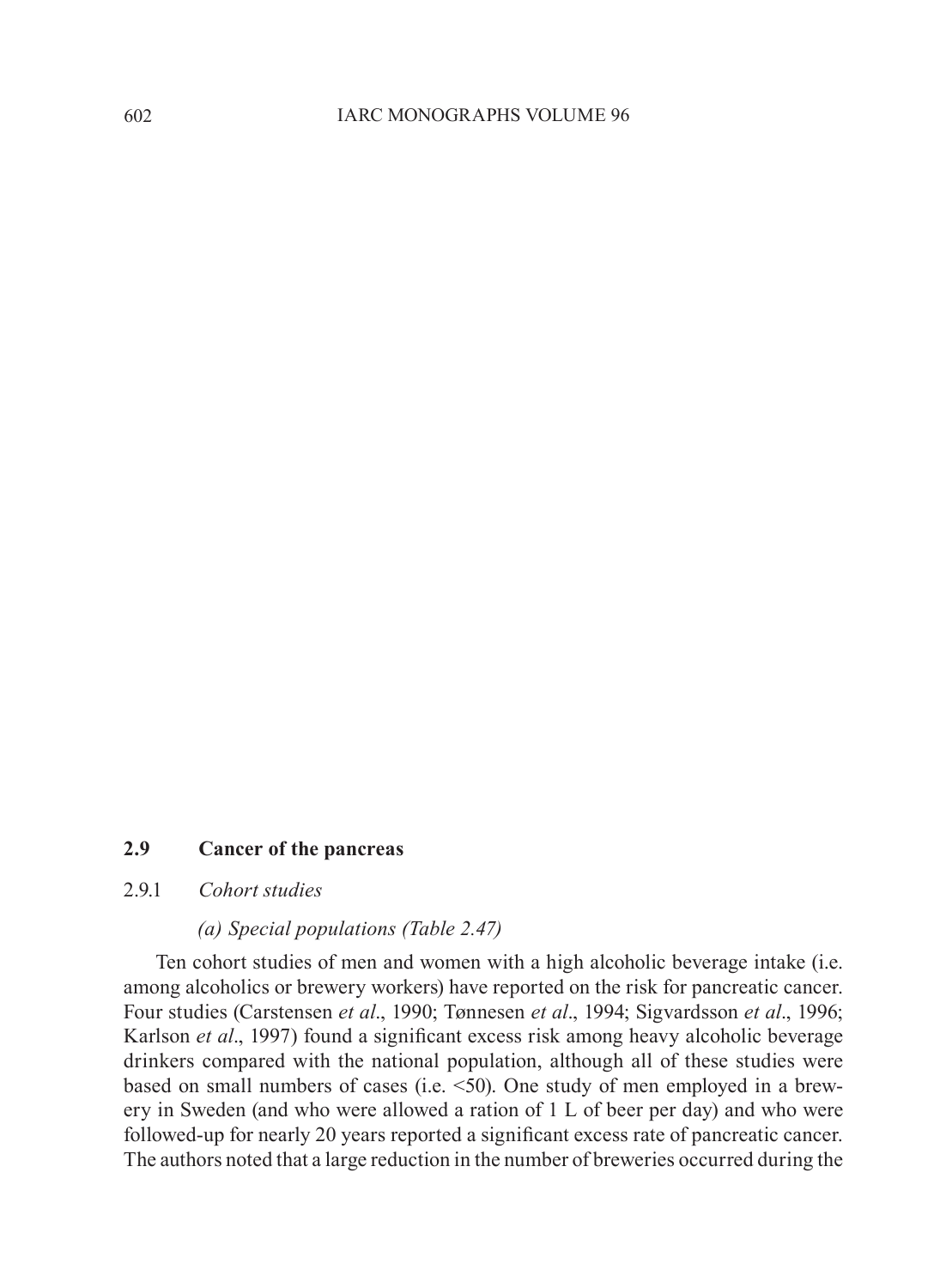| Reference,<br>location, name<br>of study                                                   | <b>Cohort description</b>                                                                                                                                                                                          | <b>Exposure</b><br>assessment                                          | <b>Exposure</b><br>categories                | No.<br>of<br>cases | <b>Relative risk</b><br>$(95\% \text{ CI})$ | Adjustment<br>factors | <b>Comments</b>                                                                                                                                        |
|--------------------------------------------------------------------------------------------|--------------------------------------------------------------------------------------------------------------------------------------------------------------------------------------------------------------------|------------------------------------------------------------------------|----------------------------------------------|--------------------|---------------------------------------------|-----------------------|--------------------------------------------------------------------------------------------------------------------------------------------------------|
| Hakulinen et al.<br>(1974), Finland,<br><b>Alcohol Misuse</b><br>Records and<br>Alcoholics | 205 000 male 'alcohol<br>misusers' registered<br>for convictions for<br>drunkenness, 1944-<br>59:4370 alcoholic<br>men on Social<br>Welfare Register,<br>aged $\geq$ 30 years,<br>1967-70; follow-up<br>until 1970 | Incidence<br>rates<br>compared<br>with national<br>population<br>rates | Population rate<br>(Exp)<br>Alcoholics (Obs) | 2.2<br>4           | <b>NS</b>                                   |                       | Results not stated for<br>cohort of alcoholics<br>on Social Register;<br>no individual<br>exposure data; no<br>information on<br>potential confounders |
| Monson &<br>Lyon (1975),                                                                   | 1382 men and women<br>hospitalized with                                                                                                                                                                            | Mortality<br>rates                                                     | Population rate<br>(Exp)                     | 5.1                | 1.0                                         | Age, sex,<br>calendar | Half lost to follow-<br>up; no individual                                                                                                              |
| Massachusetts,<br><b>USA</b>                                                               | alcoholism in 1930.<br>1935, 1940; mortality<br>follow-up until 1971                                                                                                                                               | compared<br>with US<br>whites                                          | Alcoholics (Obs)                             | 3                  | 0.6                                         | time                  | exposure data; no<br>information on<br>potential confounders                                                                                           |
| Dean et al.<br>(1979), Ireland,                                                            | 1628 deaths recorded<br>1954–73 in male                                                                                                                                                                            | Mortality<br>rates                                                     | Population rate<br>(Exp)                     | 14                 | 1.0                                         |                       | Predominantly beer<br>intake; no individual                                                                                                            |
| Dublin Brewers                                                                             | brewery workers<br>(average intake, 58 $g$ /<br>day)                                                                                                                                                               | compared<br>with local<br>population<br>rates                          | Brewers (Obs)                                | 17                 | $1.09$ (NS)                                 |                       | exposure data; no<br>information on<br>potential confounders                                                                                           |

## **Table 2.47 Cohort studies of pancreatic cancer in special populations**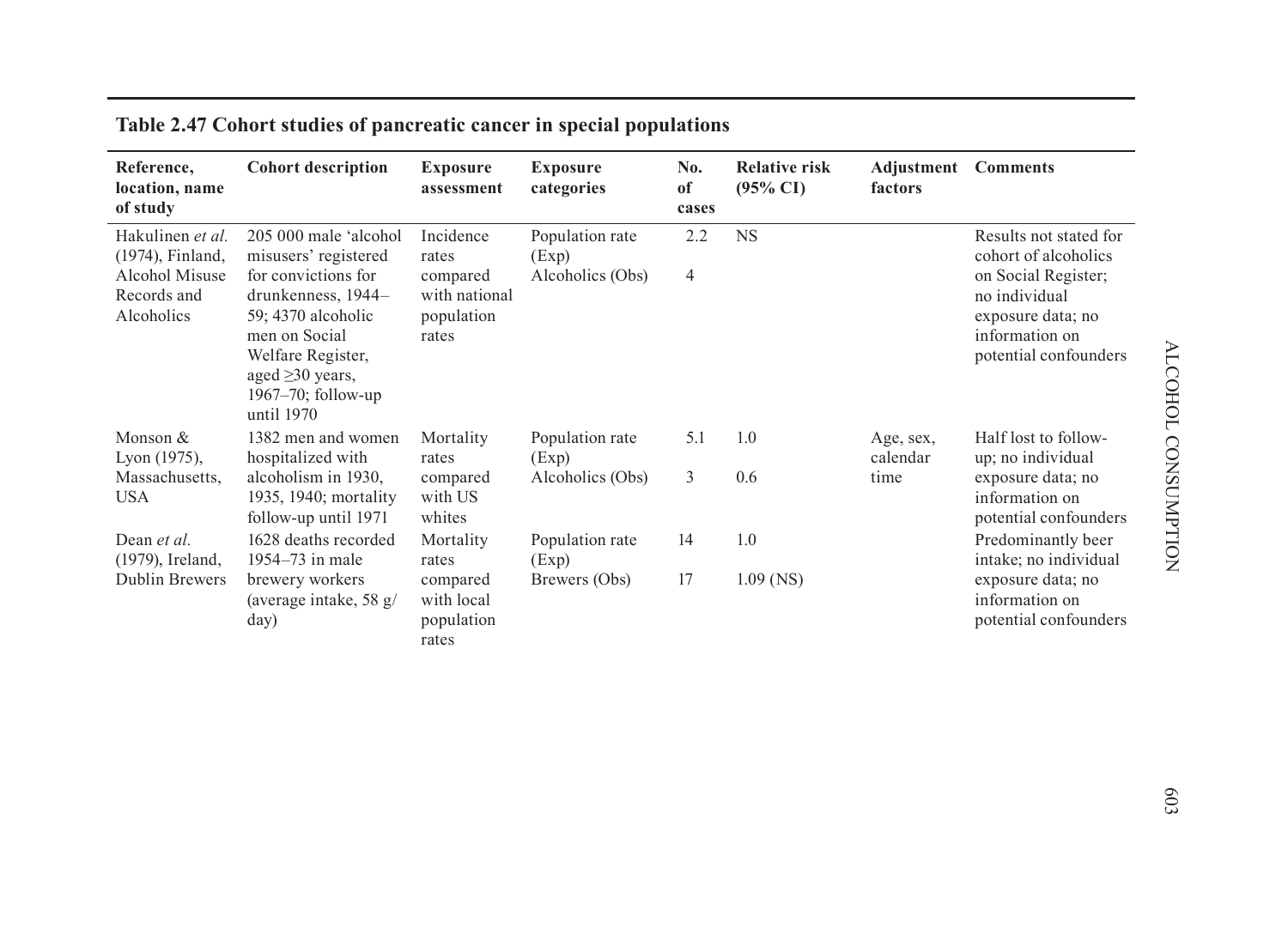| Reference,<br>location, name<br>of study        | <b>Cohort description</b>                                                                                                                                             | <b>Exposure</b><br>assessment                   | <b>Exposure</b><br>categories                | No.<br>of<br>cases | <b>Relative risk</b><br>$(95\% \text{ CI})$ | <b>Adjustment</b> Comments<br>factors |                                                                                                                                            |
|-------------------------------------------------|-----------------------------------------------------------------------------------------------------------------------------------------------------------------------|-------------------------------------------------|----------------------------------------------|--------------------|---------------------------------------------|---------------------------------------|--------------------------------------------------------------------------------------------------------------------------------------------|
| Jensen (1979),<br>Denmark,<br>Danish Brewery    | 14 313 brewers (free<br>2-L daily ration<br>of beer) and 1063                                                                                                         | Incidence<br>and<br>mortality                   | Population rate<br>(Exp)                     | 40                 | Incidence<br>1.0                            | Age, sex,<br>area, time               | No individual<br>exposure data; no<br>information on                                                                                       |
| Workers Union                                   | mineral water factory<br>workers, recruited                                                                                                                           | rates<br>compared                               | Brewers (Obs)                                | 44                 | $1.09(0.80 - 1.47)$<br>Mortality            |                                       | potential confounders                                                                                                                      |
|                                                 | from 1943; follow-<br>up until 1973; 44                                                                                                                               | with national<br>rates                          | Population rate<br>(Exp)                     | 41                 | 1.0                                         |                                       |                                                                                                                                            |
|                                                 | cases identified<br>through registry/death<br>certificates                                                                                                            |                                                 | Brewers (Obs)                                | 44                 | $1.08(0.78 - 1.44)$                         |                                       |                                                                                                                                            |
| Robinette et<br>al. (1979), US<br>Army Veterans | 4401 men hospitalized None<br>with alcoholism<br>and 4401 with<br>nasopharyngitis<br>recruited $1944-45$ ;<br>matched by age;<br>follow-up of mortality<br>until 1975 |                                                 | Nasopharyngitis<br>Alcoholism                | 5<br>4             | 1.0<br>$0.87(0.22 - 3.25)^a$                | Age                                   | Mortality only;<br>$~10\%$ aged $~130$<br>years at entry; no<br>individual exposure<br>data; no information<br>on potential<br>confounders |
| Schmidt &<br>Popham (1981),<br>Ontario, Canada  | 9889 men hospitalized<br>for alcoholism,<br>1951-70; follow-up<br>until 1971                                                                                          | Mortality<br>rates<br>compared<br>with regional | Population rate<br>(Exp)<br>Alcoholics (Obs) | 9.24<br>11         | 1.0<br>$1.19$ (NS)                          |                                       | No individual<br>exposure data; no<br>information on<br>potential confounders                                                              |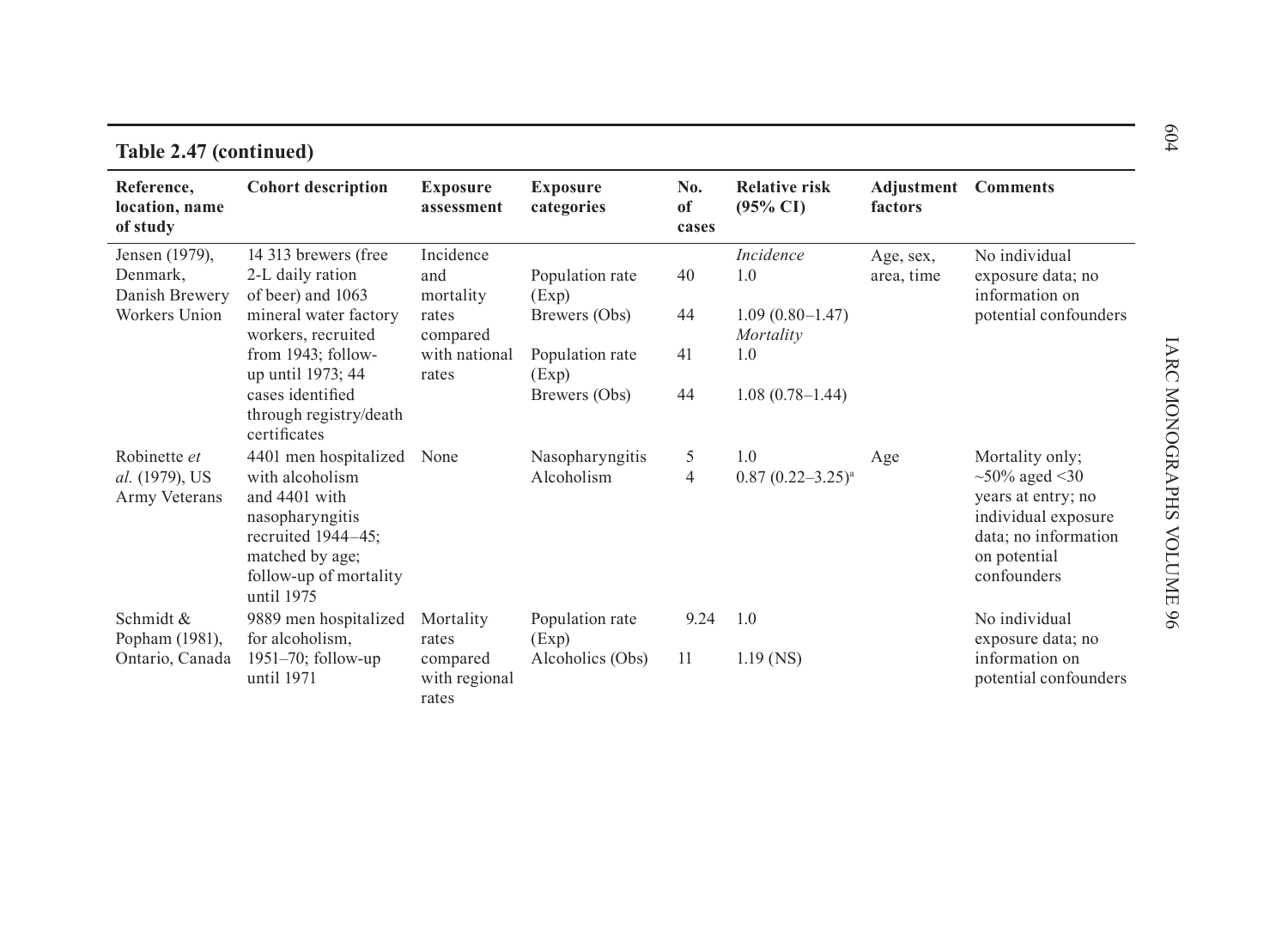| Reference,<br>location, name<br>of study  | <b>Cohort description</b>                                                                                                                                                                                       | <b>Exposure</b><br>assessment                                             | <b>Exposure</b><br>categories | No.<br>of<br>cases | <b>Relative risk</b><br>$(95\% \text{ CI})$   | Adjustment<br>factors      | <b>Comments</b>                                                                                                                                                                                      |
|-------------------------------------------|-----------------------------------------------------------------------------------------------------------------------------------------------------------------------------------------------------------------|---------------------------------------------------------------------------|-------------------------------|--------------------|-----------------------------------------------|----------------------------|------------------------------------------------------------------------------------------------------------------------------------------------------------------------------------------------------|
| Carstensen<br>et al. (1990),              | 6230 male brewers<br>listed in 1960 census.                                                                                                                                                                     | Incidence<br>rates                                                        | Population rate<br>(Exp)      | 23                 | 1.0                                           | Age, follow-<br>up period, | Reduction in<br>breweries in                                                                                                                                                                         |
| Sweden, Cancer<br>Environment<br>Register | aged 20-69 years<br>(ration of $1$ L/day);<br>follow-up until 1979;<br>38 cases identified<br>through registry                                                                                                  | compared<br>with national<br>rates                                        | Brewers (Obs)                 | 38                 | $1.66(1.18-2.28)$<br>$p$ -value < 0.01        | region                     | 1960–80 so potential<br>misclassification of<br>jobs probable, no<br>individual exposure<br>data; no information<br>on potential<br>confounders                                                      |
| Tønnesen et<br>al. (1994),                | 18 307 male and<br>female alcoholics,                                                                                                                                                                           | Incidence<br>rates                                                        | Population rate<br>(Exp)      | 31                 | 1.0                                           | Age, sex,<br>calendar      | Most drank beer: not<br>adjusted for smoking;                                                                                                                                                        |
| Denmark,<br>Copenhagen<br>Alcoholics      | recruited 1954–87<br>from outpatient<br>clinics $(\sim 200 \text{ g})$<br>ethanol/day); follow-<br>up until 1987                                                                                                | compared<br>with national<br>rates                                        | Alcoholics (Obs)              | 41                 | $1.3(1.0-1.8)$<br><i>p</i> -value $\leq$ 0.05 | time                       | no individual<br>exposure data; no<br>information on<br>potential confounders                                                                                                                        |
| Sigvardsson<br>et al. (1996),             | 15 508 alcoholic<br>women (Temperance                                                                                                                                                                           | Incidence<br>rates in                                                     | Comparison<br>group           | 18                 | 1.0                                           | Matching<br>factors        | Excluded $~6000$<br>older women with                                                                                                                                                                 |
| Sweden                                    | Board records/<br>convictions) in 1947–<br>77 and comparison<br>group of 15 508<br>women, matched<br>by age and region<br>(population register);<br>follow-up not stated;<br>48 cases identified by<br>registry | alcoholics<br>compared<br>with rates<br>in matched<br>comparison<br>group | Alcoholics                    | 48                 | $2.7(1.6-4.6)$                                |                            | no identity number;<br>large changes in<br>alcoholic beverage<br>availability and<br>attitudes during<br>follow-up; no<br>individual exposure<br>data; no information<br>on potential<br>confounders |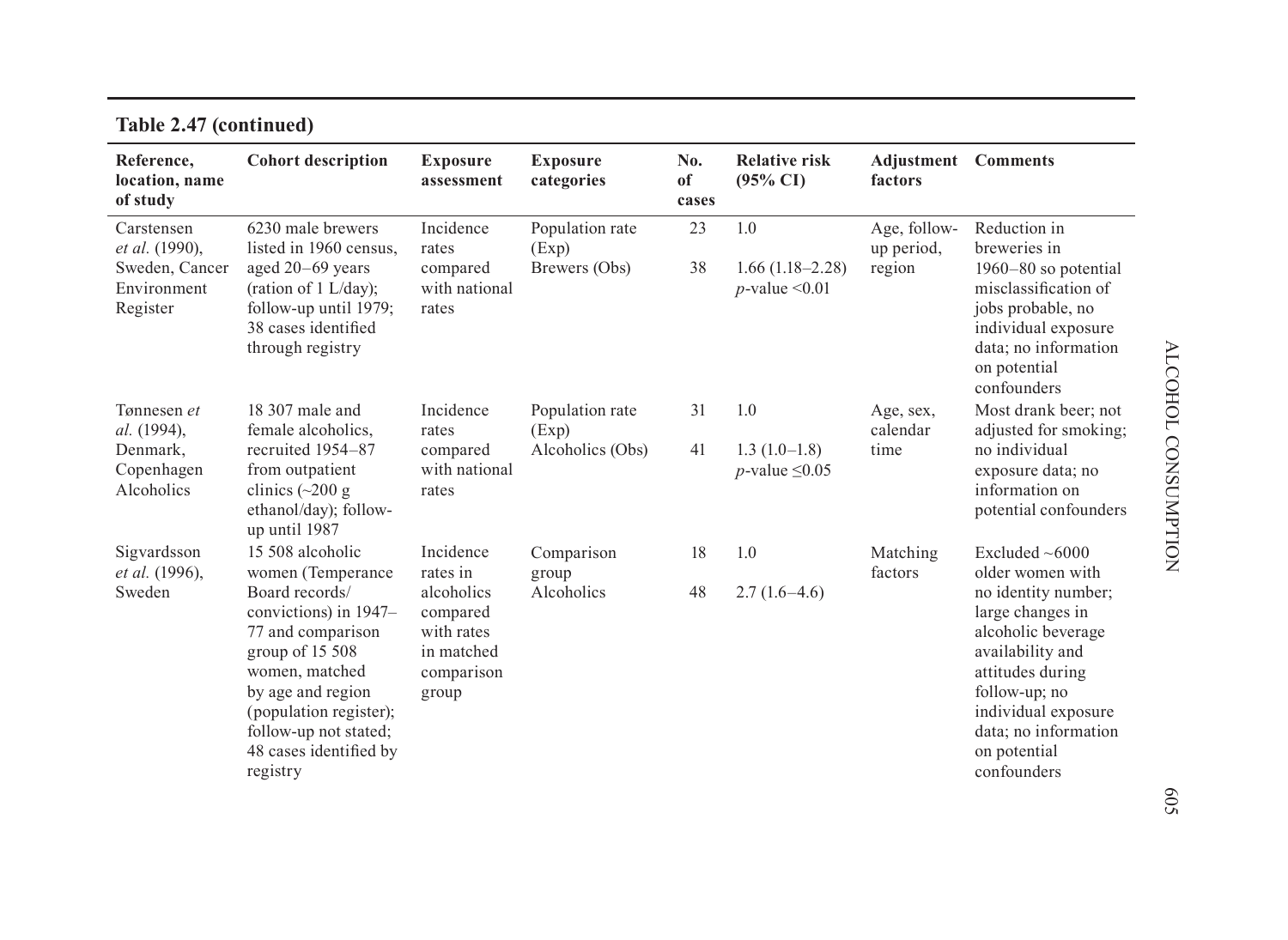|                                                                                                                                     | $\breve{\sigma}$<br>Table 2.47 (continued)                                                                                                                                                                                                                                                                                                                                                                                                                                                       |                                                          |                                                                              |                                          |                                                |                               |                                                                                                                                                                                                                 |  |  |  |
|-------------------------------------------------------------------------------------------------------------------------------------|--------------------------------------------------------------------------------------------------------------------------------------------------------------------------------------------------------------------------------------------------------------------------------------------------------------------------------------------------------------------------------------------------------------------------------------------------------------------------------------------------|----------------------------------------------------------|------------------------------------------------------------------------------|------------------------------------------|------------------------------------------------|-------------------------------|-----------------------------------------------------------------------------------------------------------------------------------------------------------------------------------------------------------------|--|--|--|
| Reference,<br>location, name<br>of study                                                                                            | <b>Cohort description</b>                                                                                                                                                                                                                                                                                                                                                                                                                                                                        | <b>Exposure</b><br>assessment                            | <b>Exposure</b><br>categories                                                | No.<br>of<br>cases                       | <b>Relative risk</b><br>$(95\% \text{ CI})$    | Adjustment<br>factors         | <b>Comments</b>                                                                                                                                                                                                 |  |  |  |
| Karlson et al.<br>(1997);<br>Ye et al. (2002),<br>Sweden,<br>Inpatient<br>Hospital<br>Register<br><i>(retrospective)</i><br>cohort) | Karlson <i>et al.</i> (1997):<br>Analytical cohort<br>of 4043 patients<br>discharged with<br>pancreatitis associated<br>with alcoholism.<br>1965–83; mean age,<br>46 years; follow-up<br>until 1989; 15 cases<br>$(13$ men, 2 women)<br>(excluding 1 year of<br>follow-up)<br>Ye <i>et al.</i> (2002):<br>178 688 male and<br>female patients with<br>hospital discharge of<br>alcoholism, $1964-95$ ;<br>305 cases identified<br>through cancer<br>registry (excluding 1)<br>year of follow-up) | Incidence<br>rates<br>compared<br>with national<br>rates | Population (Exp)<br>Alcoholics (Obs)<br>Population (Exp)<br>Alcoholics (Obs) | <b>Not</b><br>stated<br>15<br>222<br>305 | 1.0<br>$2.9(1.6-4.8)$<br>1.0<br>$1.4(1.2-1.5)$ | Age, sex,<br>calendar<br>year | No individual<br>exposure data; no<br>information on<br>potential confounders<br>Increased risk in<br>men and women<br>separately, but not<br>adjusted for smoking;<br>increased risk among<br>younger patients |  |  |  |

CI, confidence interval; Exp, expected; NS, not significant; Obs, observed; SIR, standardized incidence ratio; SMR, standardized mortality ratio a 90% confidence interval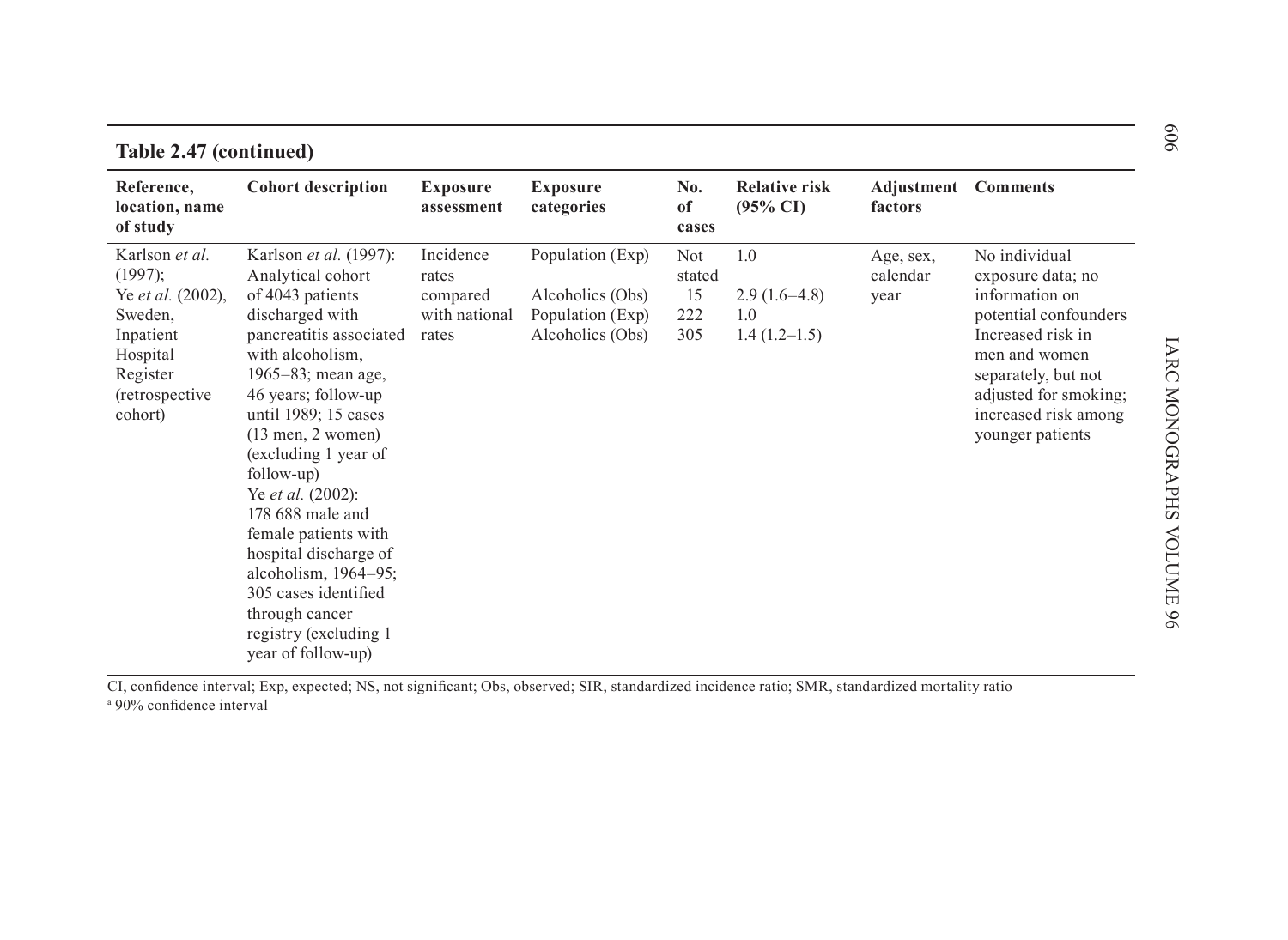follow-up period (1960–80), and that potential misclassification of exposure is probable (Carstensen *et al*., 1990). Three cohort studies of alcoholics in Sweden and Denmark also reported significant excess rates of pancreatic cancer compared with national incidence rates (Tønnesen *et al*., 1994; Sigvardsson *et al*., 1996; Ye *et al*., 2002), matched by age, sex and calendar time.

None of these studies provided individual exposure data and thus dose–response relationships could not be examined and potential confounding factors such as cigarette smoking could not be taken into account. Finally, it must be noted that high alcoholic beverage consumption may induce chronic pancreatitis, a known risk factor for pancreatic cancer. One study based on hospital discharge records in Sweden found that the rate of pancreatic cancer among patients with pancreatitis associated with alcoholism was higher than that among the national population, but similar to the rates found among patients with chronic or recurrent pancreatitis as a whole (Karlson *et al*., 1997).

### *(b) General population (Table 2.48)*

Twelve cohort studies examined alcoholic beverage consumption and the subsequent risk for pancreatic cancer in the general population. Three studies reported a significant excess risk with increased alcoholic beverage intake (Klatsky *et al*., 1981; Heuch *et al*., 1983; Zheng *et al*., 1993). An early report from the Kaiser-Permanente study found a significantly increased risk for men and women who drank ≥6 drinks per day compared with non-drinkers (Klatsky *et al*., 1981), although this was not confirmed in a subsequent follow-up (Hiatt *et al*., 1988; Friedman & van den Eeden, 1993). Another study reported an excess risk among those with a frequent intake (i.e.  $\geq$ 14 times per month) compared with none or very limited use (Heuch *et al*., 1983). [Data on smoking history were only available for a sub-sample of the cohort (~5000 men) and this relative risk estimate was therefore based on small numbers. Further, the excess risk appeared to be weaker among cases without histological confirmation, which suggests that some selection bias may have occurred.] A cohort study conducted among the Lutheran Brotherhood in the USA also reported a significant threefold excess risk for death from pancreatic cancer among men who drank 10 or more times per month compared with never drinkers after adjustment for age and smoking, based on 57 deaths (Zheng *et al*., 1993).

The majority of the studies, most of which were conducted in the USA and Japan among populations with low to moderate alcoholic beverage intake, have not found a significant association between alcoholic beverage intake and pancreatic cancer. One cohort study in Japan reported a significant excess risk among former drinkers compared with never drinkers (Inoue *et al*., 2003), which was seen in both men and women. [Former drinkers may have ceased drinking because they are ill, causing a spuriously high relative risk in this category.]

All of these cohort studies adjusted for cigarette smoking, and some incorporated adjustments for other potential confounders such as diet, diabetes and family history.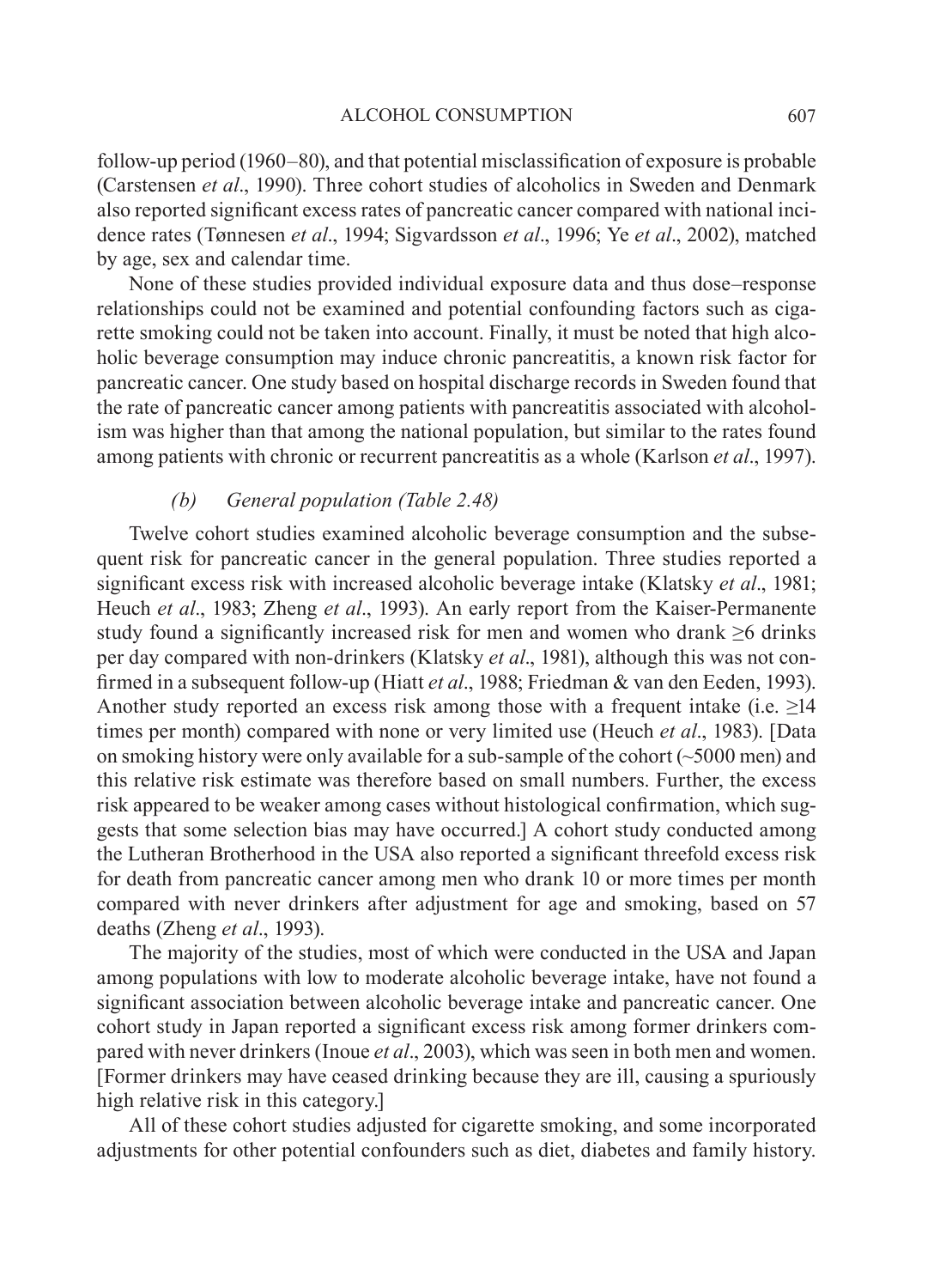| Reference,<br>location, name<br>of study | Cohort<br>description | <b>Exposure</b><br>assessment | <b>Exposure</b><br>categories | No. of<br>cases | <b>Relative risk</b><br>$(95\% \text{ CI})$ | Adjustment<br>factors | <b>Comments</b> |
|------------------------------------------|-----------------------|-------------------------------|-------------------------------|-----------------|---------------------------------------------|-----------------------|-----------------|
| Klatsky et al.                           | Klatsky et al.        | Self-                         | Usual drinks/                 | 16              |                                             | Matching factors      |                 |
| $(1981)$ ; Hiatt                         | (1981):               | administered                  | day                           | deaths          |                                             |                       |                 |
| <i>et al.</i> (1988);                    | Nested case-          | questionnaire                 | $\overline{0}$                | 2               | Not stated                                  |                       |                 |
| Friedman & van                           | control study of      |                               | $\leq$ 2                      | 5               |                                             |                       |                 |
| den Eeden (1993),                        | 8060 men and          |                               | $3 - 5$                       | 3               |                                             |                       |                 |
| USA, Kaiser-                             | women in health       |                               | $\geq 6$                      | 6               | $≥6$ versus $≤2$ ,                          |                       |                 |
| Permanente                               | plan; recruited       |                               |                               |                 | $p = 0.01$                                  |                       |                 |
| Medical Care                             | $1964 - 68$ ; high-   |                               |                               |                 |                                             |                       |                 |
| Program                                  | intake group          |                               |                               |                 |                                             |                       |                 |
|                                          | $(2084)$ matched      |                               |                               |                 |                                             |                       |                 |
|                                          | to 3 controls with    |                               |                               |                 |                                             |                       |                 |
|                                          | varying intake        |                               |                               |                 |                                             |                       |                 |
|                                          | (age, date, race,     |                               |                               |                 |                                             |                       |                 |
|                                          | sex, smoking,         |                               |                               |                 |                                             |                       |                 |
|                                          | location); follow-    |                               |                               |                 |                                             |                       |                 |
|                                          | up till 1976;         |                               |                               |                 |                                             |                       |                 |
|                                          | 16 deaths identified  |                               |                               |                 |                                             |                       |                 |
|                                          | from death            |                               |                               |                 |                                             |                       |                 |
|                                          | certificates          |                               |                               |                 |                                             |                       |                 |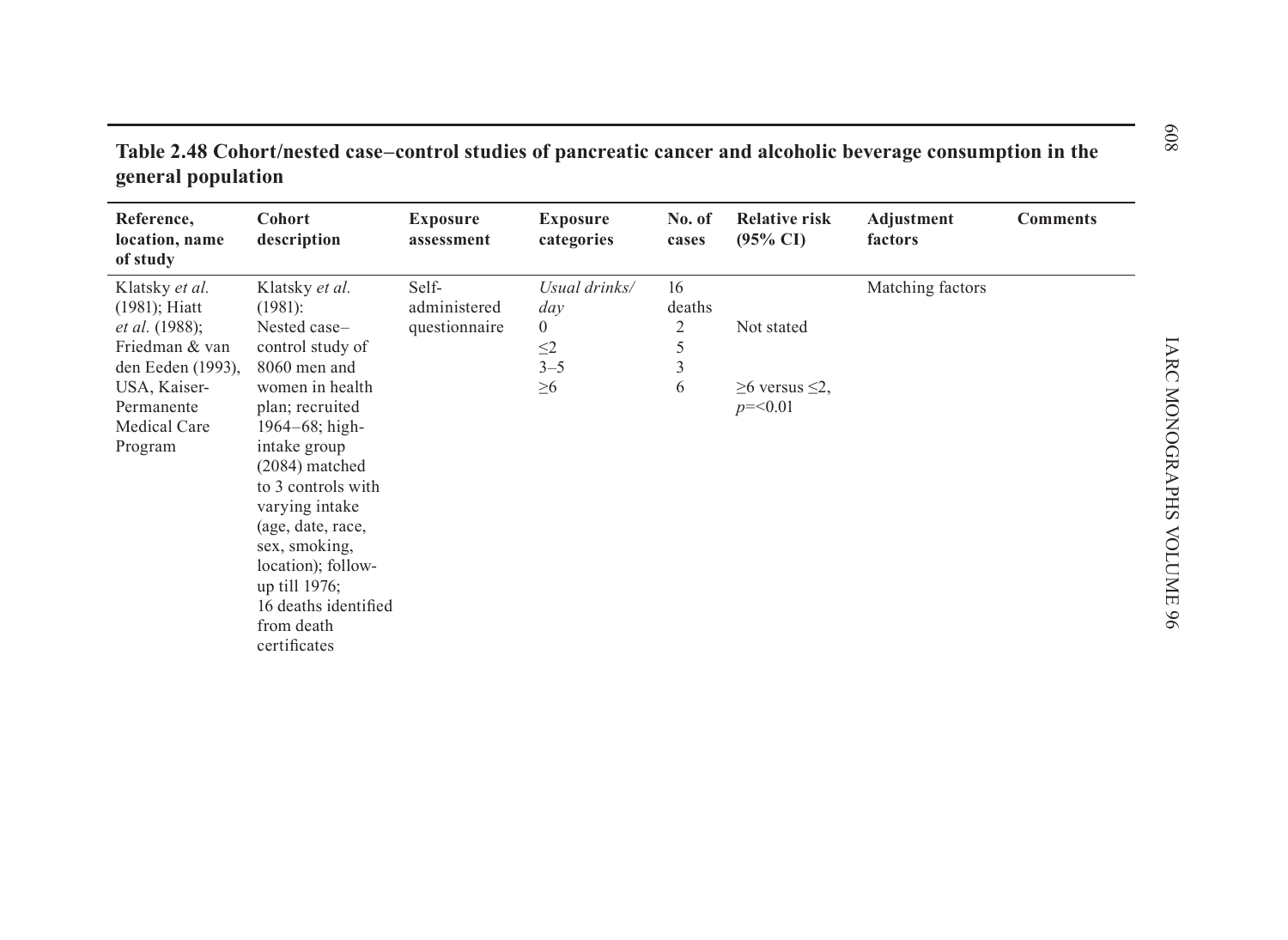| Reference,<br>location, name<br>of study | Cohort<br>description                                                                                                                                                                                   | <b>Exposure</b><br>assessment | <b>Exposure</b><br>categories                | No. of<br>cases | <b>Relative risk</b><br>$(95\% \text{ CI})$             | Adjustment<br>factors                                         | <b>Comments</b> |
|------------------------------------------|---------------------------------------------------------------------------------------------------------------------------------------------------------------------------------------------------------|-------------------------------|----------------------------------------------|-----------------|---------------------------------------------------------|---------------------------------------------------------------|-----------------|
| (contd)                                  | Hiatt et al. (1988)/<br>Analytical cohort<br>of 122 984 men<br>and women<br>receiving health<br>check-ups; baseline<br>at $1978$ ; follow-<br>up until 1984; 48<br>cases identified<br>through hospital |                               | Drinks/day<br>None<br>Past<br>$\leq$ 1<br>>1 | 48              | 1.0<br>2.6(0.8–8.6)<br>$1.3(0.5-3.1)$<br>$0.9(0.3-2.7)$ | Age, sex, race,<br>blood glucose<br>level, smoking,<br>coffee |                 |
|                                          | discharge data and<br>cancer registry.<br>histologically<br>confirmed, 76%                                                                                                                              |                               |                                              |                 |                                                         |                                                               |                 |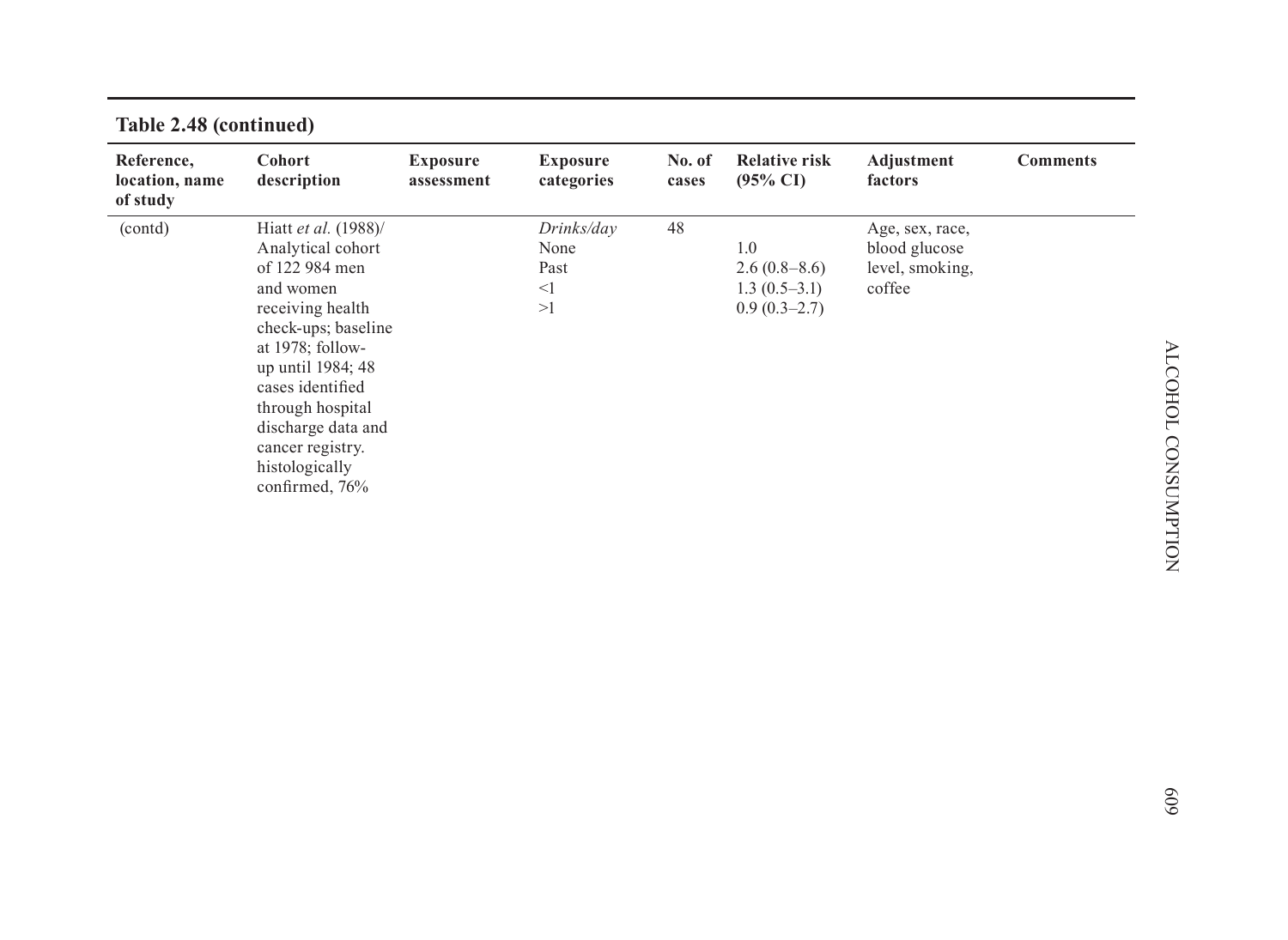| Reference,<br>location, name<br>of study | <b>Cohort</b><br>description                                                                                                                                                                                                                                                                                                                                                | <b>Exposure</b><br>assessment | <b>Exposure</b><br>categories                                 | No. of<br>cases | <b>Relative risk</b><br>$(95\% \text{ CI})$     | Adjustment<br>factors | <b>Comments</b>                                                                                                                                                                                                                             |
|------------------------------------------|-----------------------------------------------------------------------------------------------------------------------------------------------------------------------------------------------------------------------------------------------------------------------------------------------------------------------------------------------------------------------------|-------------------------------|---------------------------------------------------------------|-----------------|-------------------------------------------------|-----------------------|---------------------------------------------------------------------------------------------------------------------------------------------------------------------------------------------------------------------------------------------|
| (contd)                                  | Friedman & van<br>den Eeden (1993):<br>Nested case-<br>control study<br>from original<br>recruitment date of<br>1964; aged 15-94<br>years; follow-up<br>until 1988; 450<br>cancers identified<br>through hospital<br>discharge data and<br>cancer registry<br>verified through<br>medical records;<br>2687 controls<br>matched on age,<br>sex, site, date of<br>recruitment |                               | Use in last year<br>(drinks/day)<br>None<br>$<$ 3<br>$\geq$ 3 | 450             | 1.0<br>$1.12(0.85-1.48)$<br>$1.35(0.90 - 2.03)$ | Age, race,<br>smoking | 35% of cases<br>diagnosed<br>within 1 year<br>of entry; no<br>association<br>with getting<br>drunk on<br>workdays,<br>drinking in<br>the morning.<br>heavy alcohol<br>user (yes)<br>versus no) or<br>spouse having<br>a drinking<br>problem |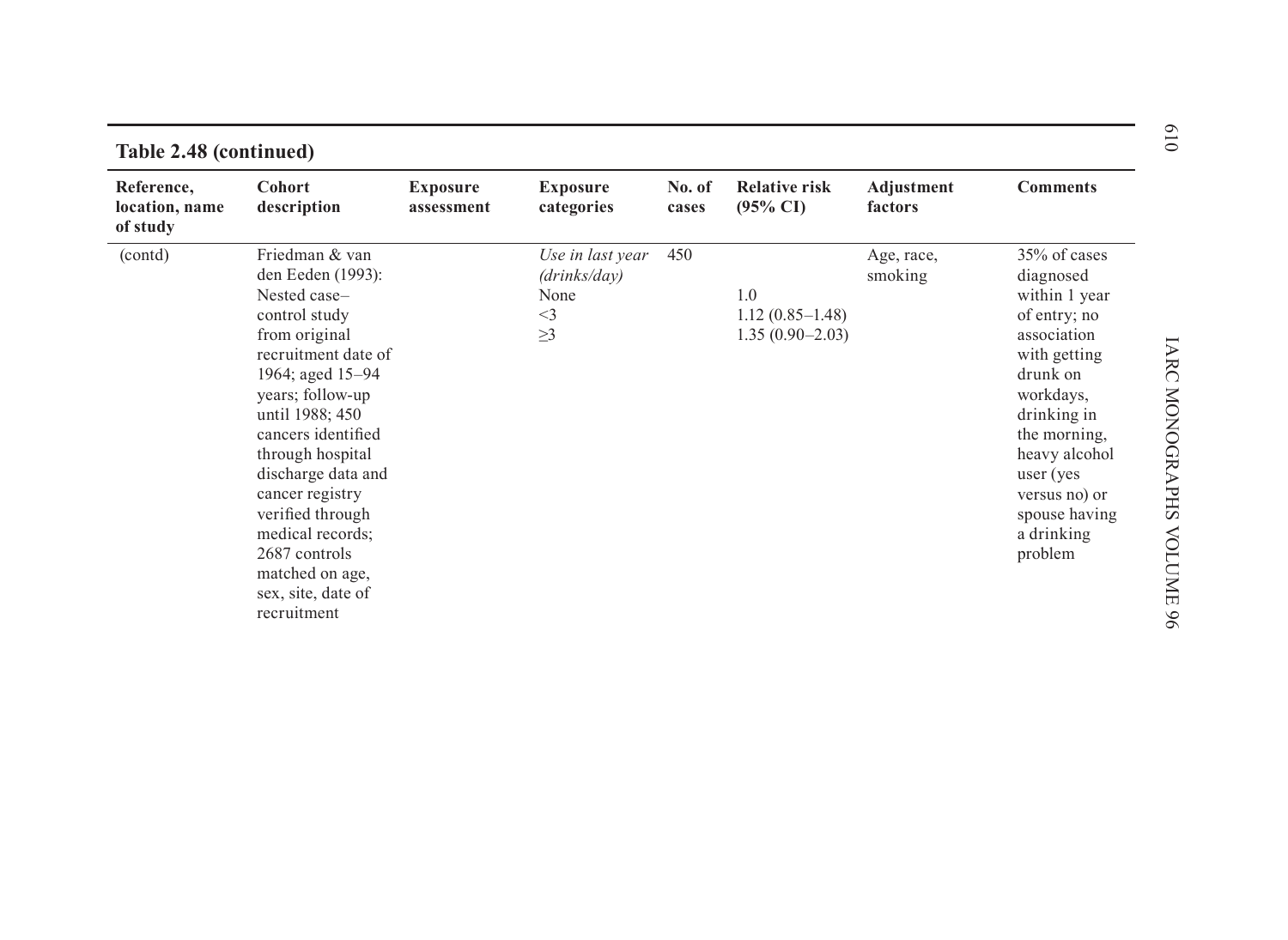| Reference,<br>location, name<br>of study   | Cohort<br>description                                                                                                                                                                                                                                                                                                                                                                                                                                | <b>Exposure</b><br>assessment                                                                                                                                                              | <b>Exposure</b><br>categories                              | No. of<br>cases             | <b>Relative risk</b><br>$(95\% \text{ CI})$ | Adjustment<br>factors                        | <b>Comments</b>                                                                                                                                                                                                  |
|--------------------------------------------|------------------------------------------------------------------------------------------------------------------------------------------------------------------------------------------------------------------------------------------------------------------------------------------------------------------------------------------------------------------------------------------------------------------------------------------------------|--------------------------------------------------------------------------------------------------------------------------------------------------------------------------------------------|------------------------------------------------------------|-----------------------------|---------------------------------------------|----------------------------------------------|------------------------------------------------------------------------------------------------------------------------------------------------------------------------------------------------------------------|
| Heuch et al.<br>(1983),<br>Norway, 1960-67 | Analytical cohort<br>of 16 713 men<br>and women, aged<br>45-74 years (4995)<br>had information on<br>alcohol intake and<br>smoking); based<br>on 3 groups: men<br>from 1960 census<br>$(48\%)$ ; brothers<br>of migrants<br>$(20\%)$ ; relatives<br>of gastrointestinal<br>cases from a<br>previous case-<br>control study<br>$(32\%)$ ; follow-up<br>until 1973; 63<br>cases identified via<br>cancer registry;<br>histologically<br>confirmed, 29% | Self-<br>administered<br>questionnaire<br>$(1964 \text{ to groups})$<br>$1$ and $2$ , and<br>1967 to group<br>$3)$ ;<br>frequent use<br>equivalent to<br>beer or spirits<br>14 times/month | Alcohol use<br>None or very<br>limited use<br>Frequent use | 18<br><i>p</i> for<br>trend | 1.0<br>10.82<br>0.001                       | Age, sex, region,<br>urban/rural.<br>smoking | Results<br>presented<br>for $18$<br>histologically<br>confirmed<br>cases (men)<br>with smoking<br>data; weaker<br>(but still)<br>significant)<br>association in<br>cases with no<br>histological<br>confirmation |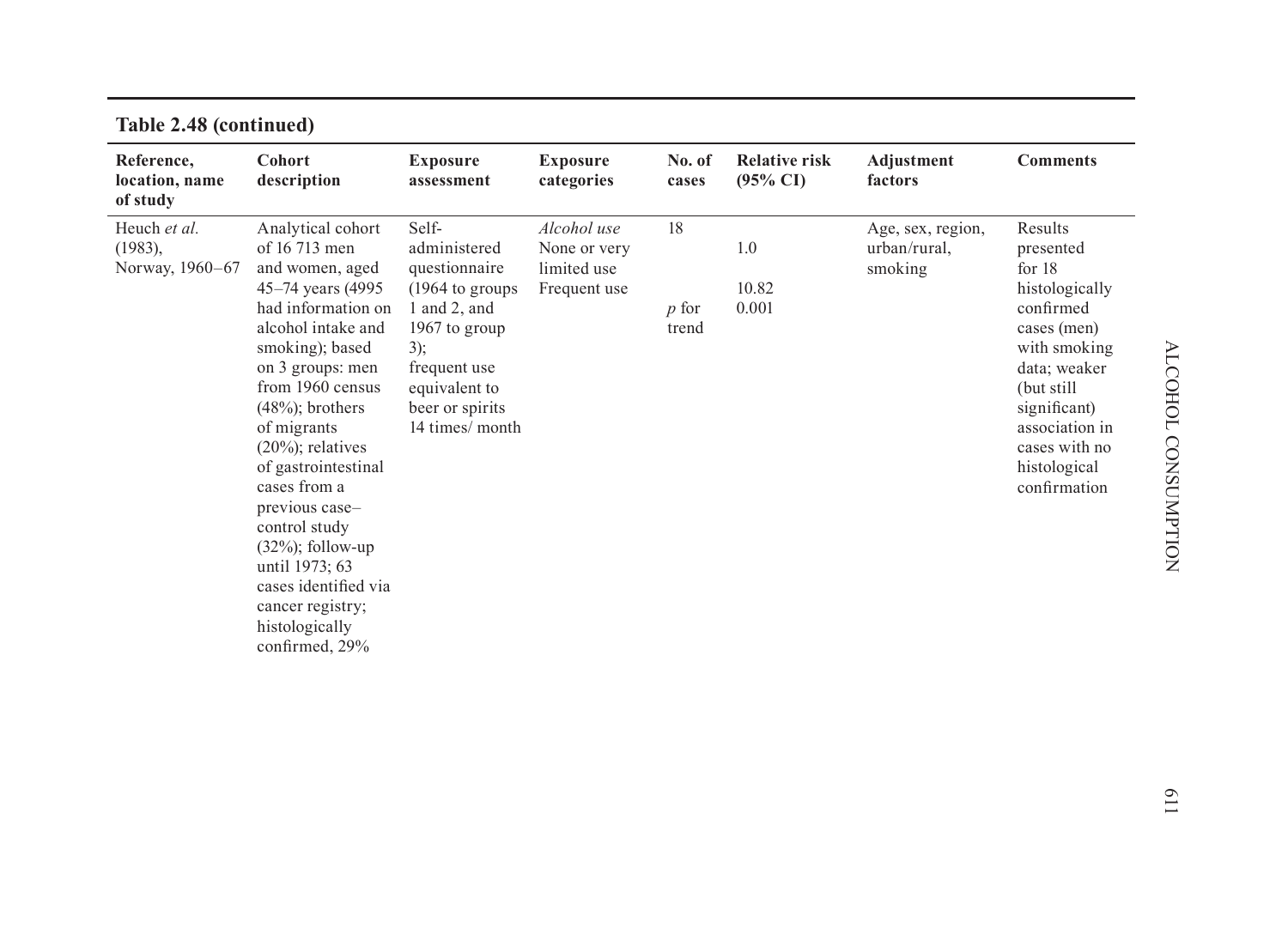| Table 2.48 (continued)                   |                                                                         |                               |                                   |                 |                                             |                       |                                           |
|------------------------------------------|-------------------------------------------------------------------------|-------------------------------|-----------------------------------|-----------------|---------------------------------------------|-----------------------|-------------------------------------------|
| Reference,<br>location, name<br>of study | <b>Cohort</b><br>description                                            | <b>Exposure</b><br>assessment | <b>Exposure</b><br>categories     | No. of<br>cases | <b>Relative risk</b><br>$(95\% \text{ CI})$ | Adjustment<br>factors | <b>Comments</b>                           |
| Kono et al.                              | Analytical cohort                                                       | Self-                         | Intake in last                    |                 |                                             | Age, smoking          | No association                            |
| $(1986)$ ,                               | of $5135$ men                                                           | administered                  | 20 years                          |                 |                                             |                       | for daily versus                          |
| Japan, Japanese                          | recruited in 1965;                                                      | questionnaire                 | None                              | 3               | 1.0                                         |                       | none; low                                 |
| Physicians                               | follow-up until                                                         |                               | Former                            | $\mathbf{2}$    | $1.9(0.3-11.7)$                             |                       | response rate                             |
|                                          | 1983; 14 deaths                                                         |                               | Occasional                        | 5               | $1.4(0.3-5.9)$                              |                       |                                           |
|                                          | identified from                                                         |                               | $\leq$ 2 go (sake)/               | 1               | $0.4(0.0-4.0)$                              |                       |                                           |
|                                          | death certificates;<br>response rate, 51%                               |                               | day<br>$\geq$ 2 go (sake)/<br>day | 3               | $1.5(0.3-7.9)$                              |                       |                                           |
| Zheng et al.<br>(1993), USA,             | Analytical cohort<br>of 17 633 men.                                     | Self-<br>administered         | Total intake<br>(times/month)     |                 |                                             | Age, smoking          | Low alcohol<br>intake $(26\%$             |
| Lutheran                                 | aged $\geq$ 35 years,                                                   | questionnaire                 | Never                             | 7               | 1.0                                         |                       | $\leq$ 2.5 drinks/                        |
| Brotherhood                              | recruited 1966;                                                         |                               | $<$ 3                             | 13              | $2.0(0.5-5.2)$                              |                       | week);                                    |
| <b>Insurance Society</b>                 | follow-up until                                                         |                               | $3 - 9$                           | 13              | $3.6(1.4-9.3)$                              |                       | significant                               |
|                                          | 1986; 57 deaths<br>identified from<br>death certificates                |                               | $\geq 10$                         | 18              | $3.1(1.2-8.0)$                              |                       | increased risk<br>for beer and<br>spirits |
| Shibata et al.                           | Analytical cohort                                                       | Self-                         | Drinks/day                        |                 |                                             | Age, sex, smoking     |                                           |
| (1994), USA,                             | of 13 976 men and                                                       | administered                  | $<$ 1                             | 24              | 1.0                                         |                       |                                           |
| Laguna Hills                             | women recruited                                                         | questionnaire                 | $1 - 2$                           | 27              | $1.01(0.58 - 1.77)$                         |                       |                                           |
| Residents, Los<br>Angeles                | 1982; 80% aged<br>$65 - 80$ years;<br>follow-up until<br>1990; 65 cases |                               | >2                                | 12              | $0.91(0.44 - 1.88)$                         |                       |                                           |
|                                          | identified from<br>pathology reports<br>from participating<br>hospitals |                               |                                   |                 |                                             |                       |                                           |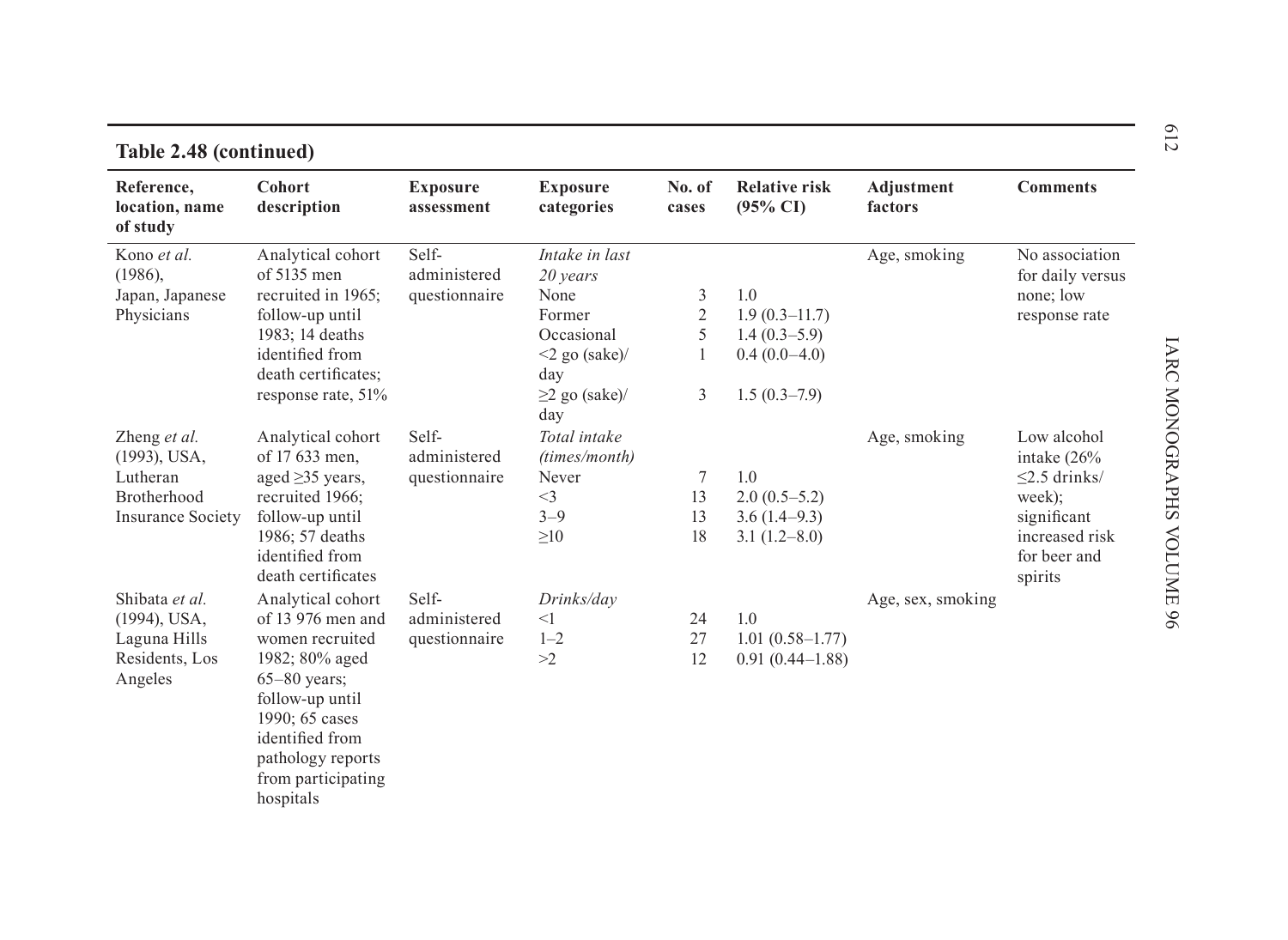| $1000 - 1000$                                                                                                                   |                                                                                                                                                                                                                                |                                        |                                                         |                                                      |                                                                                                                                        |                                                                                                                                                                    |                                                                                                                         |
|---------------------------------------------------------------------------------------------------------------------------------|--------------------------------------------------------------------------------------------------------------------------------------------------------------------------------------------------------------------------------|----------------------------------------|---------------------------------------------------------|------------------------------------------------------|----------------------------------------------------------------------------------------------------------------------------------------|--------------------------------------------------------------------------------------------------------------------------------------------------------------------|-------------------------------------------------------------------------------------------------------------------------|
| Reference,<br>location, name<br>of study                                                                                        | Cohort<br>description                                                                                                                                                                                                          | <b>Exposure</b><br>assessment          | <b>Exposure</b><br>categories                           | No. of<br>cases                                      | <b>Relative risk</b><br>$(95\% \text{ CI})$                                                                                            | Adjustment<br>factors                                                                                                                                              | <b>Comments</b>                                                                                                         |
| Harnack et al.<br>$(1997)$ , USA,<br>Iowa Women's<br>Health Study                                                               | Analytical cohort<br>of 33 976 women,<br>aged $55-69$ years,<br>recruited 1986;<br>follow-up for<br>incidence and<br>mortality through<br>registry until<br>1994; 66 cases<br>(verification not<br>stated)                     | Self-<br>administered<br>questionnaire | Drinks/week<br>None<br>$0.5 - 2$<br>>2<br>$p$ for trend | 29<br>18<br>19                                       | 1.0<br>$1.46(0.81 - 2.63)$<br>$1.65(0.90-3.03)$<br>0.11                                                                                | Age, smoking                                                                                                                                                       | Increased risk<br>for spirits $(>1)$<br>unit/week,<br>$2.1)$ and also<br>seen in never<br>smokers, but<br>small numbers |
| Coughlin et al.<br>$(2000)$ , USA,<br>Columbia,<br>Puerto Rico.<br>American Cancer<br>Society, Cancer<br>Prevention<br>Study-II | Analytical cohort<br>of 1.2 million<br>men and women,<br>recruited 1982,<br>aged $\geq$ 30 years;<br>mortality follow-<br>up until $1996$ ;<br>3751 deaths (1967)<br>men, 1784 women)<br>identified from<br>death certificates | Self-<br>administered<br>questionnaire | Drinks/day<br>None<br>Some<br>>1<br>None<br>Some<br>>1  | 329<br>198<br>226<br>564<br>390<br>194<br>151<br>244 | Men<br>1.0<br>$0.9(0.8-1.1)$<br>$0.9(0.8-1.1)$<br>$0.9(0.8-1.1)$<br>Women<br>1.0<br>$0.9(0.8-1.1)$<br>$0.8(0.7-1.0)$<br>$0.9(0.8-1.1)$ | Age, race,<br>education, family<br>history, gallstones,<br>diabetes, body-<br>mass index,<br>smoking, red meat,<br>citrus fruit and<br>juices, vegetable<br>intake | Cases not<br>verified; no<br>interaction<br>with smoking                                                                |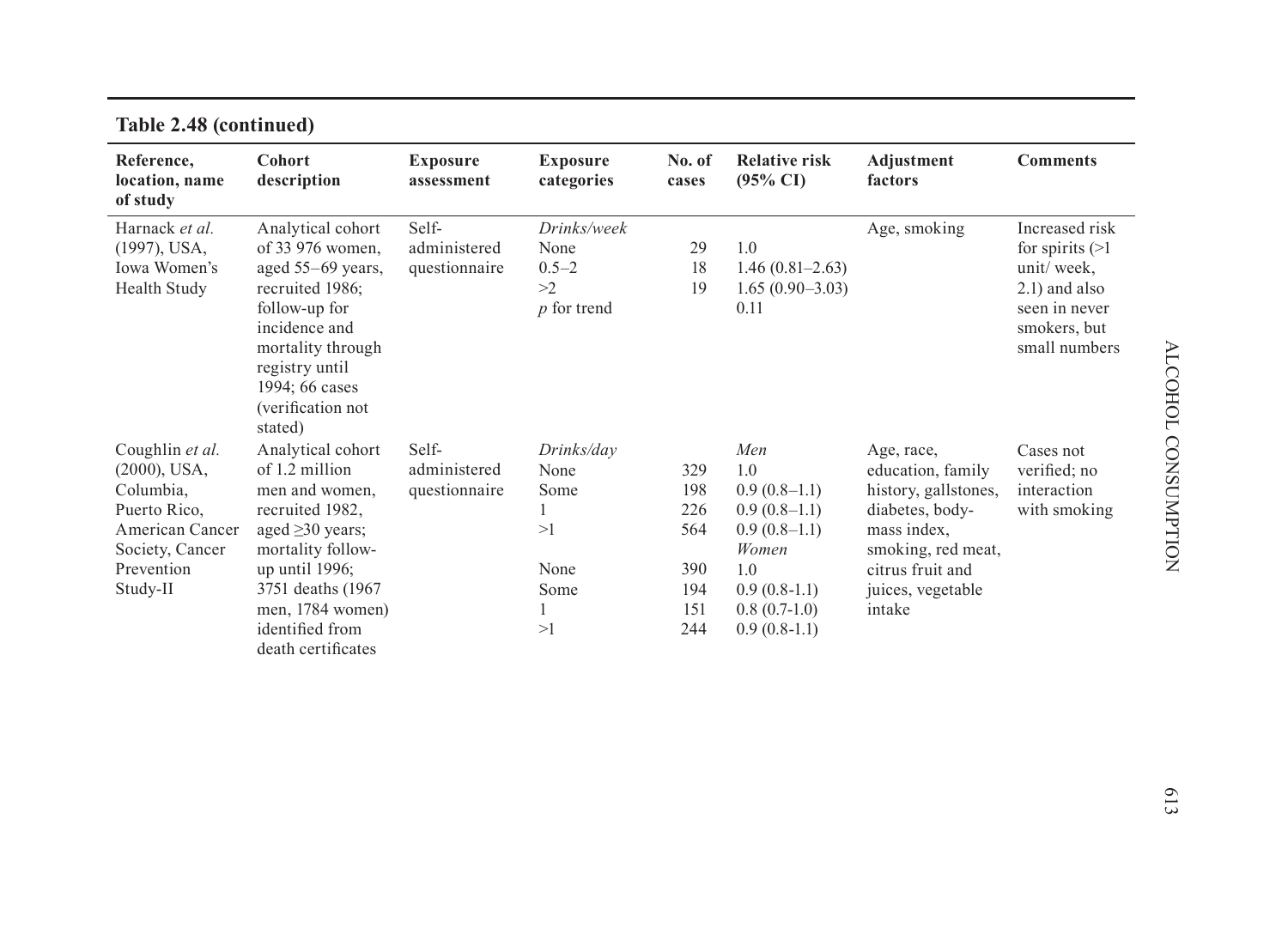| Reference,<br>location, name<br>of study                                                        | <b>Cohort</b><br>description                                                                                                                                                                                                                                        | <b>Exposure</b><br>assessment          | <b>Exposure</b><br>categories                                                                              | No. of<br>cases            | <b>Relative risk</b><br>$(95\% \text{ CI})$                                                           | Adjustment<br>factors                                                                              | <b>Comments</b>                                                                                                                            |
|-------------------------------------------------------------------------------------------------|---------------------------------------------------------------------------------------------------------------------------------------------------------------------------------------------------------------------------------------------------------------------|----------------------------------------|------------------------------------------------------------------------------------------------------------|----------------------------|-------------------------------------------------------------------------------------------------------|----------------------------------------------------------------------------------------------------|--------------------------------------------------------------------------------------------------------------------------------------------|
| Michaud et al.<br>$(2001)$ , USA,<br>HPFS and NHS                                               | Analytical cohort<br>of 136 593 men<br>and women, using<br>data from 1980 and<br>$1986$ ; follow-up<br>until 1996 (women,<br>aged $>30$ years);<br>and 1998 (men.<br>aged $40-75$ years);<br>self-reported<br>cases verified by<br>pathology and<br>medical records | Self-<br>administered<br>questionnaire | Intake (g/day)<br>$\overline{0}$<br>$0.1 - 1.4$<br>$1.5 - 4.9$<br>$5 - 29.9$<br>$\geq 30$<br>$p$ for trend | 288                        | 1.0<br>$0.78(0.47-1.30)$<br>$1.15(0.78 - 1.69)$<br>$1.0(0.69-1.44)$<br>$1.0(0.57-1.76)$<br>0.94       | Age, smoking,<br>body-mass<br>index, diabetes,<br>cholecystecomy,<br>energy intake,<br>time period | No association<br>for type of<br>beverage or<br>with past heavy<br>drinking; no<br>association<br>by body mass<br>index, age or<br>smoking |
| Stolzenberg-<br>Solomon et al.<br>$(2001)$ , Finland,<br><b>ATBC Cancer</b><br>Prevention Study | Analytical cohort<br>of 27 101 male<br>smokers, aged<br>$50-69$ years,<br>recruited 1985;<br>follow-up until<br>1997; 157 cases<br>identified through<br>cancer registry;<br>histologically<br>confirmed, 79%                                                       | Self-<br>administered<br>questionnaire | Intake $(g/day)$<br>None<br>< 5.4<br>$5.4 - 13.4$<br>$13.5 - 27.7$<br>>27.8<br>$p$ for trend               | 14<br>39<br>38<br>32<br>34 | 1.0<br>$1.39(0.75 - 2.56)$<br>$1.39(0.75 - 2.56)$<br>$1.24(0.66 - 2.32)$<br>$1.40(0.75-2.62)$<br>0.71 | Age, intervention<br>arm, adjustment<br>for other factors<br>made little<br>difference             |                                                                                                                                            |

614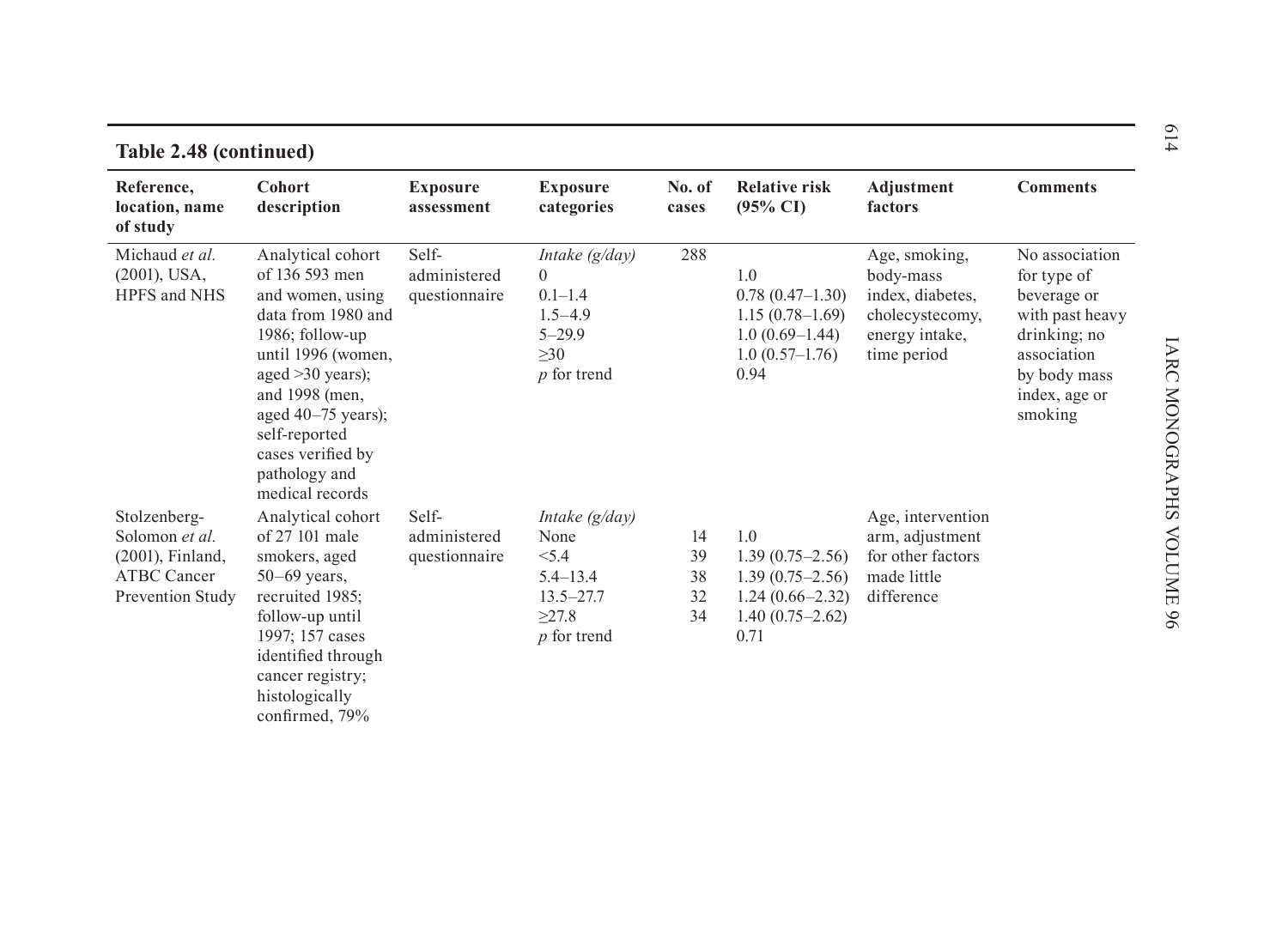| <b>TADIC <math>\angle</math>. 40 (CONTINUED)</b>                  |                                                                                                                                                                                                                                     |                                                                                                            |                                                                                           |                                 |                                                                                                              |                       |                                                                                    |
|-------------------------------------------------------------------|-------------------------------------------------------------------------------------------------------------------------------------------------------------------------------------------------------------------------------------|------------------------------------------------------------------------------------------------------------|-------------------------------------------------------------------------------------------|---------------------------------|--------------------------------------------------------------------------------------------------------------|-----------------------|------------------------------------------------------------------------------------|
| Reference,<br>location, name<br>of study                          | <b>Cohort</b><br>description                                                                                                                                                                                                        | <b>Exposure</b><br>assessment                                                                              | <b>Exposure</b><br>categories                                                             | No. of<br>cases                 | <b>Relative risk</b><br>$(95\% \text{ CI})$                                                                  | Adjustment<br>factors | <b>Comments</b>                                                                    |
| Isaksson et al.<br>$(2002)$ , Sweden,<br>Swedish Twin<br>Regsitry | Analytical cohort<br>of 21 884 men and<br>women recruited in<br>1961, aged 36–75<br>years; followed-up<br>between 1969 and<br>1997; 176 cases<br>identified through<br>cancer registry;<br>histologically<br>confirmed, 90%         | Self-<br>administered<br>questionnaire;<br>alcohol<br>consumption<br>derived<br>from 1967<br>questionnaire | Alcohol intake<br>(g/month)<br>None<br>$1 - 209$<br>$\geq$ 210                            | 52<br>86<br>11                  | 1.0<br>$0.89(0.61 - 1.30)$<br>$0.78(0.39-1.55)$                                                              | Age, sex, smoking     |                                                                                    |
| Lin et al. (2002),<br>Japan, Japan<br>Collaborative<br>Cohort     | 99 527 men<br>and women,<br>recruited 1988–90,<br>undergoing health<br>check, aged $40-79$<br>years; follow-up<br>until 1997 for<br>mortality; 191<br>deaths (94 men,<br>97 women) with<br>information<br>on alcoholic<br>beverages | Self-<br>administered<br>questionnaire                                                                     | Intake $(g/day)$<br>None<br>Former<br>$0 - 29$<br>$30 - 69$<br>$\geq 60$<br>$p$ for trend | Men<br>26<br>6<br>35<br>20<br>7 | Men<br>1.0<br>$0.74(0.30-1.82)$<br>$1.16(0.66 - 2.04)$<br>$1.07(0.56 - 2.06)$<br>$0.98(0.39 - 2.46)$<br>0.76 | Age, smoking          | No association<br>in women; no<br>association<br>by duration or<br>lifetime intake |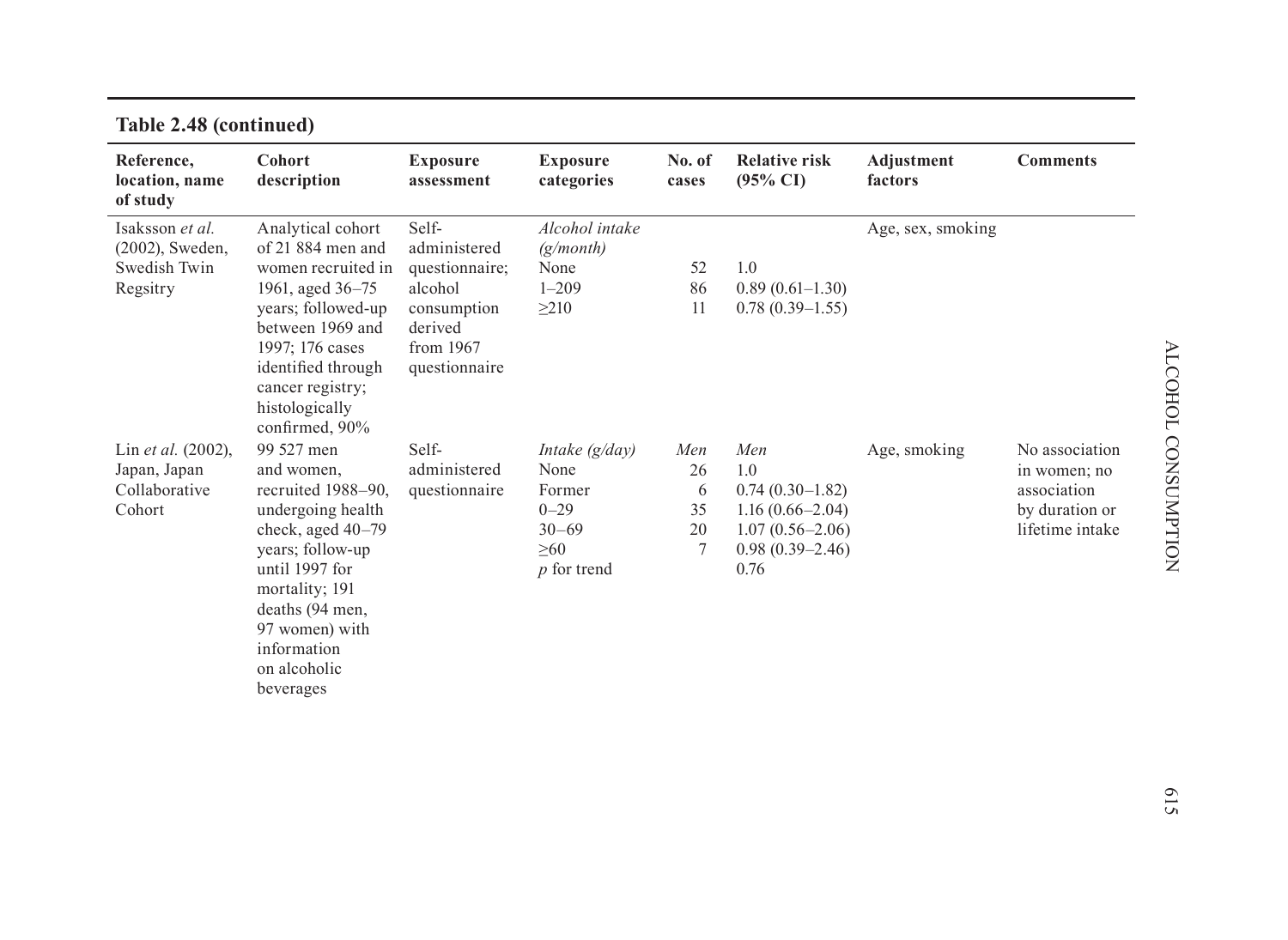| Reference,<br>location, name<br>of study            | <b>Cohort</b><br>description                                                                                                                    | <b>Exposure</b><br>assessment          | <b>Exposure</b><br>categories                     | No. of<br>cases | <b>Relative risk</b><br>$(95\% \text{ CI})$       | Adjustment<br>factors                                                                                 | <b>Comments</b>                                                        |
|-----------------------------------------------------|-------------------------------------------------------------------------------------------------------------------------------------------------|----------------------------------------|---------------------------------------------------|-----------------|---------------------------------------------------|-------------------------------------------------------------------------------------------------------|------------------------------------------------------------------------|
| Inoue et al.<br>$(2003)$ , Japan,<br><b>HERPACC</b> | Nested case-<br>control study of<br>hospital patients,<br>aged $32-85$<br>years, recruited                                                      | Self-<br>administered<br>questionnaire | Alcohol<br>drinking<br>Never<br>Former<br>Current | 111<br>37<br>52 | 1.0<br>$3.70(2.28 - 6.00)$<br>$0.50(0.34 - 0.73)$ | Age, sex, family<br>history, diabetes,<br>physical activity,<br>bowel habits, raw<br>vegetable intake | Increased<br>risk in men<br>and women,<br>separately;<br>the increased |
|                                                     | $1988 - 99$ : follow-<br>up until $2000$ ;<br>200 cases (122)<br>men, 78 women),<br>2000 controls<br>(non-malignant),<br>matched by age,<br>sex |                                        |                                                   |                 |                                                   |                                                                                                       | risk in former<br>drinkers may<br>be due to ill-<br>health.            |

# 616